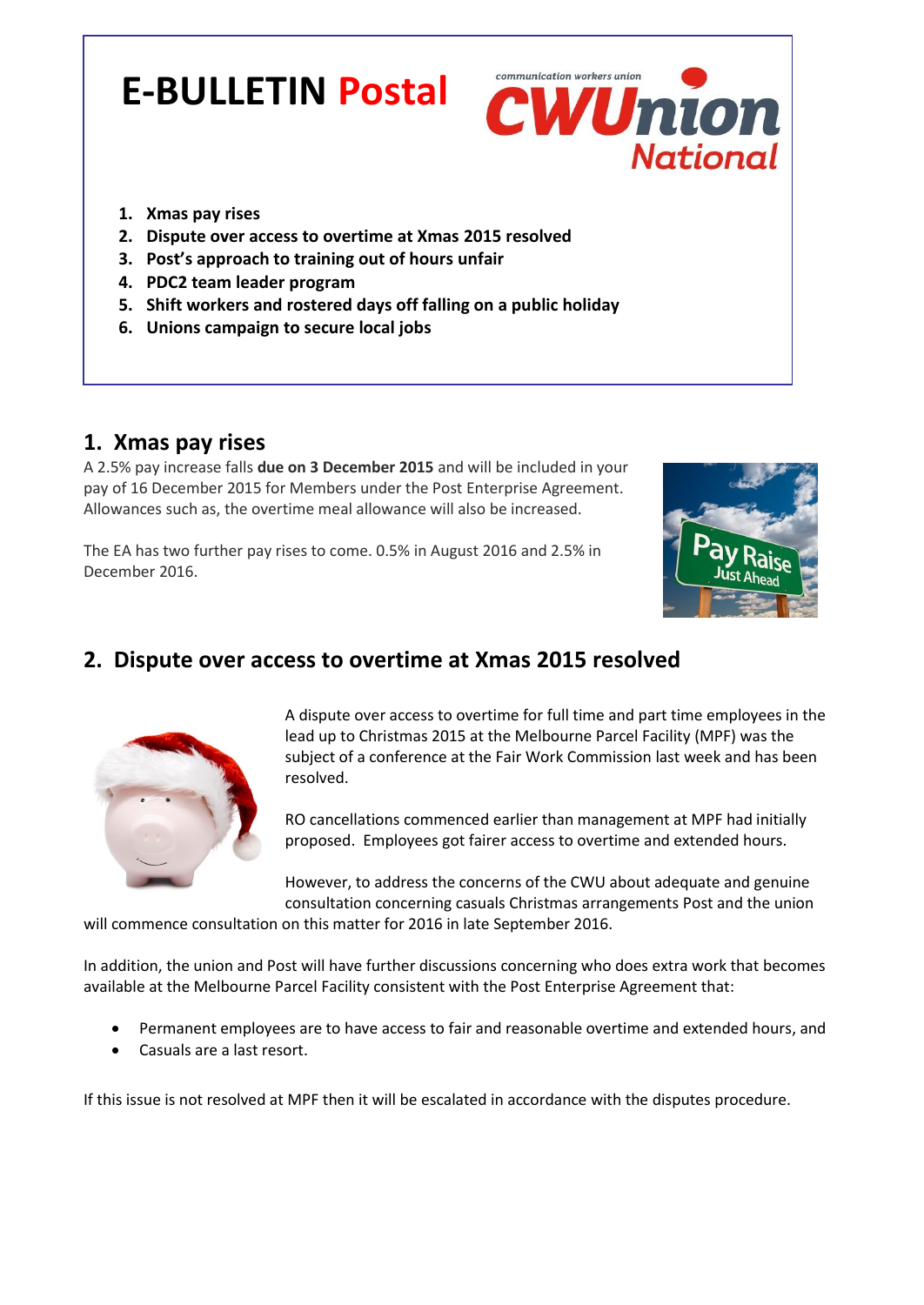# **3. Post's approach to training out of hours unfair**

A dispute has arisen around Post's approach to PDOs attending motorcycle training. PDOs are expected to attend the training on Saturdays where possible. The training is located away from normal workplaces. In some cases, PDOs are travelling in excess of 100kms a round trip to attend the training.

This matter was notified as a dispute by the union and the subject of conference at the Fair Work Commission on 1 December 2015.



The union said that PDOs were entitled to be paid overtime and that other allowances were also applicable such as, the motor vehicle allowance.

The FWC confirmed that under the Post Enterprise Agreement 2013 PDOs are entitled to payment for training time at the appropriate rate including overtime or penalties but that the clause does not mandate that other allowances are applicable.

Notwithstanding this the FWC recommended that Post favorably consider hardship cases where an employee whose head station is outside the metropolitan area has incurred significant additional costs to travel to the motorcycle training.

The CWU will follow up for Members who have incurred significant additional costs and have travel claims refused.

#### **4. PDC2 Team leader program**



Consultation with CWU State branches on Post's proposal to roll out its PDC2 Team Leader program will commence from January 2016.

The program is to have PDC2 Team Leaders who look after between 20- 28 PDOs. PDC2 Team Leaders will not have rounds to deliver. PDC1s will be eligible to apply for the new positions. The PDC1 role will eventually disappear. However a combination of PD1 and PDC2s may continue to be required in some facilities.

Some of the issues raised by the union at the National Delivery Consultative meeting held in November included the pay level for the PDC2 team leader role and salary maintenance for PDC1s.

The program was trialled in NSW.

## **5. Shift workers and rostered days off falling on a public holiday**

The CWU has raised a dispute over whether workers should be paid for a public holiday that falls on a day on which they would not be rostered to work. The union is seeking an alternative day off or an additional day wages.

This situation has occurred for employees in the sequencing area at Dandenong Letters Centre who work from Sunday to Thursday and are not rostered to work Friday. Xmas Day and New Years Day both fall on Friday this year (as did the footy Grand Final holiday).